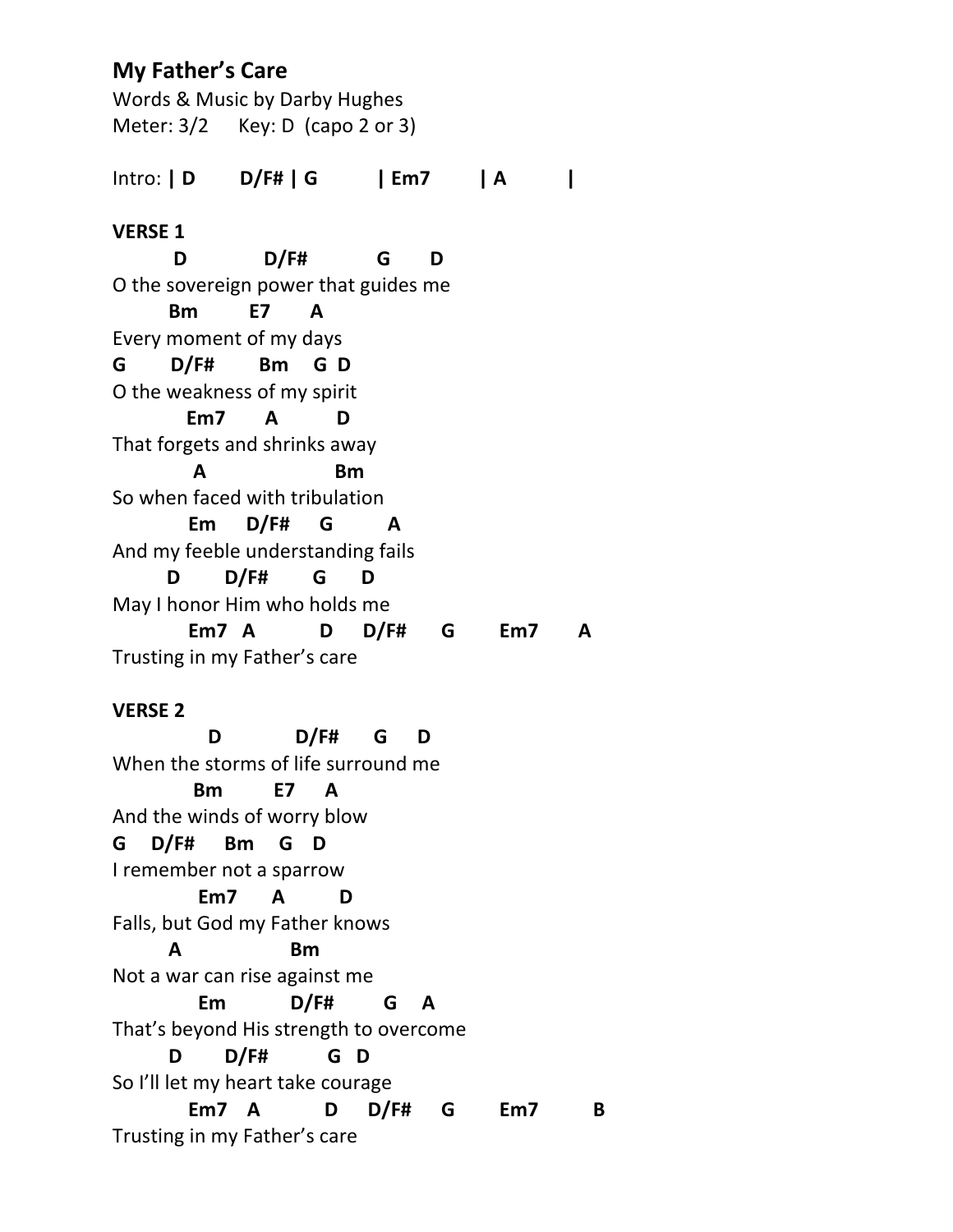### **VERSE 3**

 **D D/F# G D** When my health and comforts fail me **Bm E7 A** And I fear what lies ahead **G D/F# Bm G D** I remember His good purpose **Em7 A D** Is to heal through what I dread **A Bm** And from pride to fully purge me **Em D/F# G A** Till all strength is gone but what He gives **D D/F# G D** So I'll joy in every trial **Em7 A D D/F# G Em7 A** Trusting in my Father's care **VERSE 4**

 **D D/F# G D**  When my failings overcome me **Bm E7 A** And my sins are all I see **G D/F# Bm G D** I remember Christ who suffered **Em7 A D** Setting guilty sinners free **A Bm** So when condemnation rises **Em D/F# G A** I will gladly let my burden go **D D/F# G** He is faithful in forgiveness **Em7 A D** I will trust my Father's care

| Interlude:   A | Bm            |    | Em D/F# | G   A     |       |
|----------------|---------------|----|---------|-----------|-------|
|                | $ E\ D/F\# G$ | Em |         | <b>ID</b> | G   D |